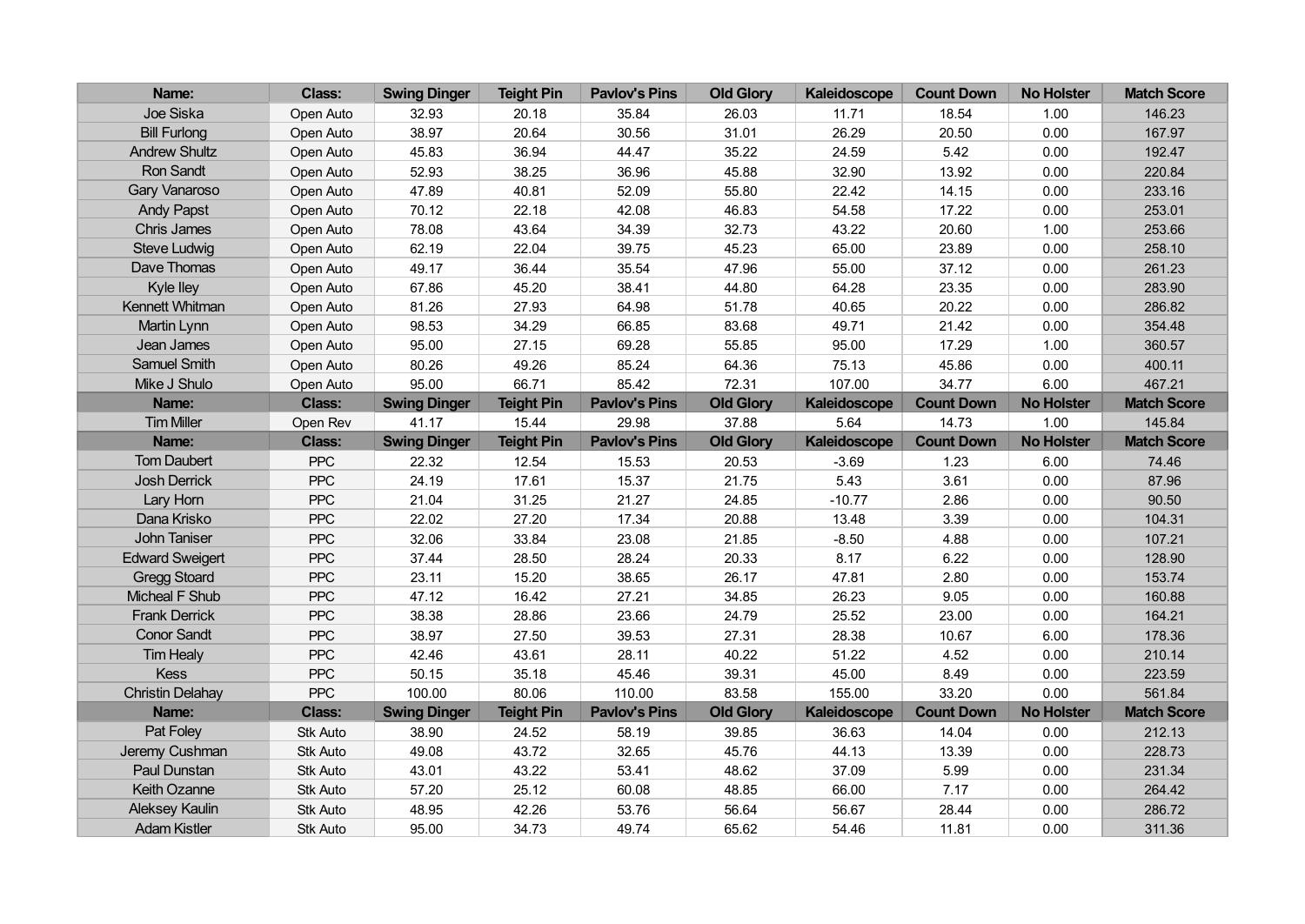| John Ebersdue         | Stk Auto      | 60.11               | 28.18             | 70.02                | 60.96            | 66.59        | 27.02             | 0.00              | 312.88             |
|-----------------------|---------------|---------------------|-------------------|----------------------|------------------|--------------|-------------------|-------------------|--------------------|
| J.M.                  | Stk Auto      | 100.00              | 44.38             | 79.07                | 56.96            | 59.39        | 10.62             | 0.00              | 350.42             |
| Glenn Koch            | Stk Auto      | 89.04               | 44.77             | 70.21                | 74.10            | 65.80        | 15.87             | 0.00              | 359.79             |
| Harry Jenkint         | Stk Auto      | 81.23               | 41.48             | 75.79                | 104.18           | 76.00        | 25.50             | 0.00              | 404.18             |
| Lynn LaBarre          | Stk Auto      | 96.15               | 81.73             | 72.54                | 78.88            | 50.95        | 35.32             | 0.00              | 415.57             |
| Donna                 | Stk Auto      | 87.87               | 63.10             | 80.52                | 94.94            | 85.00        | 25.28             | 0.00              | 436.71             |
| Kathy DiCarlo         | Stk Auto      | 82.62               | 105.00            | 89.50                | 80.50            | 73.33        | 28.72             | 0.00              | 459.67             |
| John Valent           | Stk Auto      | 95.00               | 76.85             | 81.37                | 114.54           | 72.72        | 50.70             | 0.00              | 491.18             |
| Carol Palo            | Stk Auto      | 120.00              | 105.00            | 100.00               | 96.17            | 77.00        | 28.53             | 0.00              | 526.70             |
| Christi Yonavick      | Stk Auto      | 120.00              | 105.00            | 110.00               | 90.00            | 77.00        | 46.10             | 0.00              | 548.10             |
| Neil Colguteoen       | Stk Auto      | 89.09               | 110.00            | 119.87               | 115.00           | 80.00        | 59.05             | 0.00              | 573.01             |
| Kathleen Davidson     | Stk Auto      | 120.00              | 125.00            | 120.00               | 120.00           | 87.00        | 47.15             | 0.00              | 619.15             |
| Cheryl A Jones        | Stk Auto      | 120.00              | 130.00            | 115.00               | 145.00           | 86.00        | 43.52             | 0.00              | 639.52             |
| Nikolay Karulin       | Stk Auto      | 110.00              | 110.00            | 100.00               | 110.00           | 149.00       | 80.50             | 0.00              | 659.50             |
| Alan Jownson          | Stk Auto      | <b>DNF</b>          | 77.16             | 102.54               | 84.82            | <b>DNF</b>   | <b>DNF</b>        | 0.00              | <b>DNF</b>         |
| Jack O'Donnell        | Stk Auto      | 90.88               | 59.79             | 61.88                | <b>DNF</b>       | <b>DNF</b>   | 33.91             | 0.00              | <b>DNF</b>         |
| Jack O'Donnell III    | Stk Auto      | 81.43               | 46.30             | 85.15                | <b>DNF</b>       | <b>DNF</b>   | 40.71             | 0.00              | <b>DNF</b>         |
| Jeff Kordenbrock      | Stk Auto      | 59.25               | 37.67             | 56.20                | 52.95            | 68.88        | <b>DNF</b>        | 5.00              | <b>DNF</b>         |
| Name:                 | <b>Class:</b> | <b>Swing Dinger</b> | <b>Teight Pin</b> | <b>Pavlov's Pins</b> | <b>Old Glory</b> | Kaleidoscope | <b>Count Down</b> | <b>No Holster</b> | <b>Match Score</b> |
|                       |               |                     |                   |                      |                  |              |                   |                   |                    |
| <b>Mitchell Gross</b> | Stk Rev       | 95.78               | 66.33             | 86.29                | 70.70            | 49.39        | 74.64             | 0.00              | 443.13             |
|                       |               |                     |                   |                      |                  |              |                   |                   |                    |
|                       |               |                     |                   |                      |                  |              |                   |                   |                    |
|                       |               |                     |                   |                      |                  |              |                   |                   |                    |
|                       |               |                     |                   |                      |                  |              |                   |                   |                    |
|                       |               |                     |                   |                      |                  |              |                   |                   |                    |
|                       |               |                     |                   |                      |                  |              |                   |                   |                    |
|                       |               |                     |                   |                      |                  |              |                   |                   |                    |
|                       |               |                     |                   |                      |                  |              |                   |                   |                    |
|                       |               |                     |                   |                      |                  |              |                   |                   |                    |
|                       |               |                     |                   |                      |                  |              |                   |                   |                    |
|                       |               |                     |                   |                      |                  |              |                   |                   |                    |
|                       |               |                     |                   |                      |                  |              |                   |                   |                    |
|                       |               |                     |                   |                      |                  |              |                   |                   |                    |
|                       |               |                     |                   |                      |                  |              |                   |                   |                    |
|                       |               |                     |                   |                      |                  |              |                   |                   |                    |
|                       |               |                     |                   |                      |                  |              |                   |                   |                    |
|                       |               |                     |                   |                      |                  |              |                   |                   |                    |
|                       |               |                     |                   |                      |                  |              |                   |                   |                    |